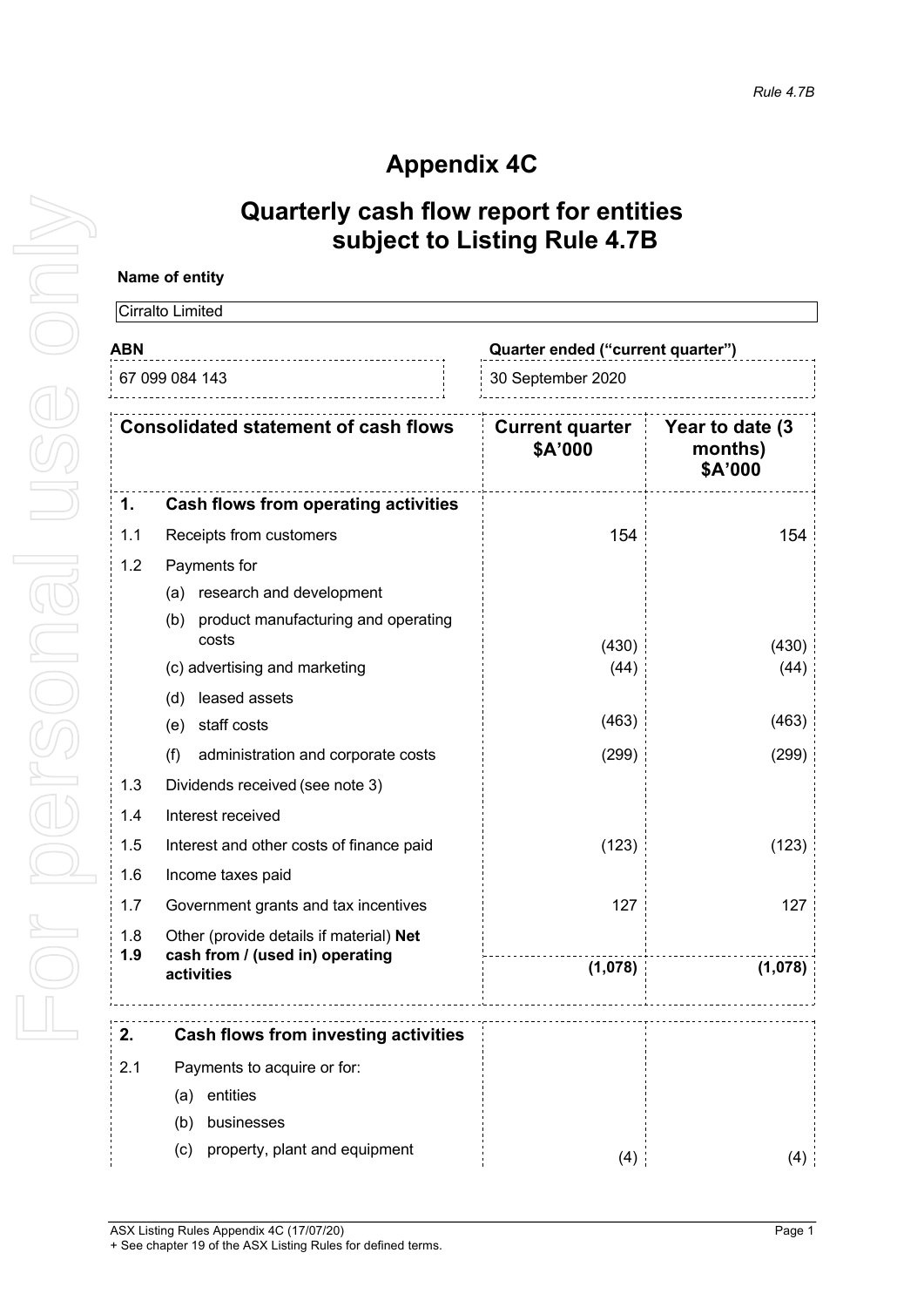|      | investments<br>(d)                                                                            |                                   |                                        |
|------|-----------------------------------------------------------------------------------------------|-----------------------------------|----------------------------------------|
|      | intellectual property<br>(e)                                                                  | (297)                             | (297)                                  |
|      | (f)<br>other non-current assets                                                               |                                   |                                        |
|      | <b>Consolidated statement of cash flows</b>                                                   | <b>Current quarter</b><br>\$A'000 | Year to date (3)<br>months)<br>\$A'000 |
| 2.2  | Proceeds from disposal of:                                                                    |                                   |                                        |
| (a)  | entities                                                                                      |                                   |                                        |
| (b)  | businesses                                                                                    |                                   |                                        |
| (c)  | property, plant and equipment                                                                 |                                   |                                        |
| (d)  | investments                                                                                   |                                   |                                        |
| (e)  | intellectual property                                                                         |                                   |                                        |
| (f)  | other non-current assets                                                                      |                                   |                                        |
| 2.3  | Cash flows from loans to other entities                                                       |                                   |                                        |
| 2.4  | Dividends received (see note 3)                                                               |                                   |                                        |
| 2.5  | Other (provide details if material)                                                           |                                   |                                        |
| 2.6  | Net cash from / (used in) investing<br>activities                                             | (301)                             | (301)                                  |
| 3.   | <b>Cash flows from financing activities</b>                                                   |                                   |                                        |
| 3.1  |                                                                                               |                                   |                                        |
|      | Proceeds from issues of equity securities<br>(excluding convertible debt securities)          | 5,184                             | 5,184                                  |
| 3.2  | Proceeds from issue of convertible debt<br>securities                                         |                                   |                                        |
| 3.3  | Proceeds from exercise of options                                                             | 540                               | 540                                    |
| 3.4  | Transaction costs related to issues of<br>equity securities or convertible debt<br>securities | (490)                             | (490)                                  |
| 3.5  | Proceeds from borrowings                                                                      |                                   |                                        |
| 3.6  | Repayment of borrowings                                                                       | (2, 156)                          | (2, 156)                               |
| 3.7  | Transaction costs related to loans and<br>borrowings                                          |                                   |                                        |
| 3.8  | Dividends paid                                                                                |                                   |                                        |
| 3.9  | Other (provide details if material)                                                           |                                   |                                        |
| 3.10 | Net cash from / (used in)<br>financing activities                                             | 3,078                             | 3,078                                  |
|      |                                                                                               |                                   |                                        |
| 4.   | Net increase / (decrease) in cash and<br>cash equivalents for the period                      |                                   |                                        |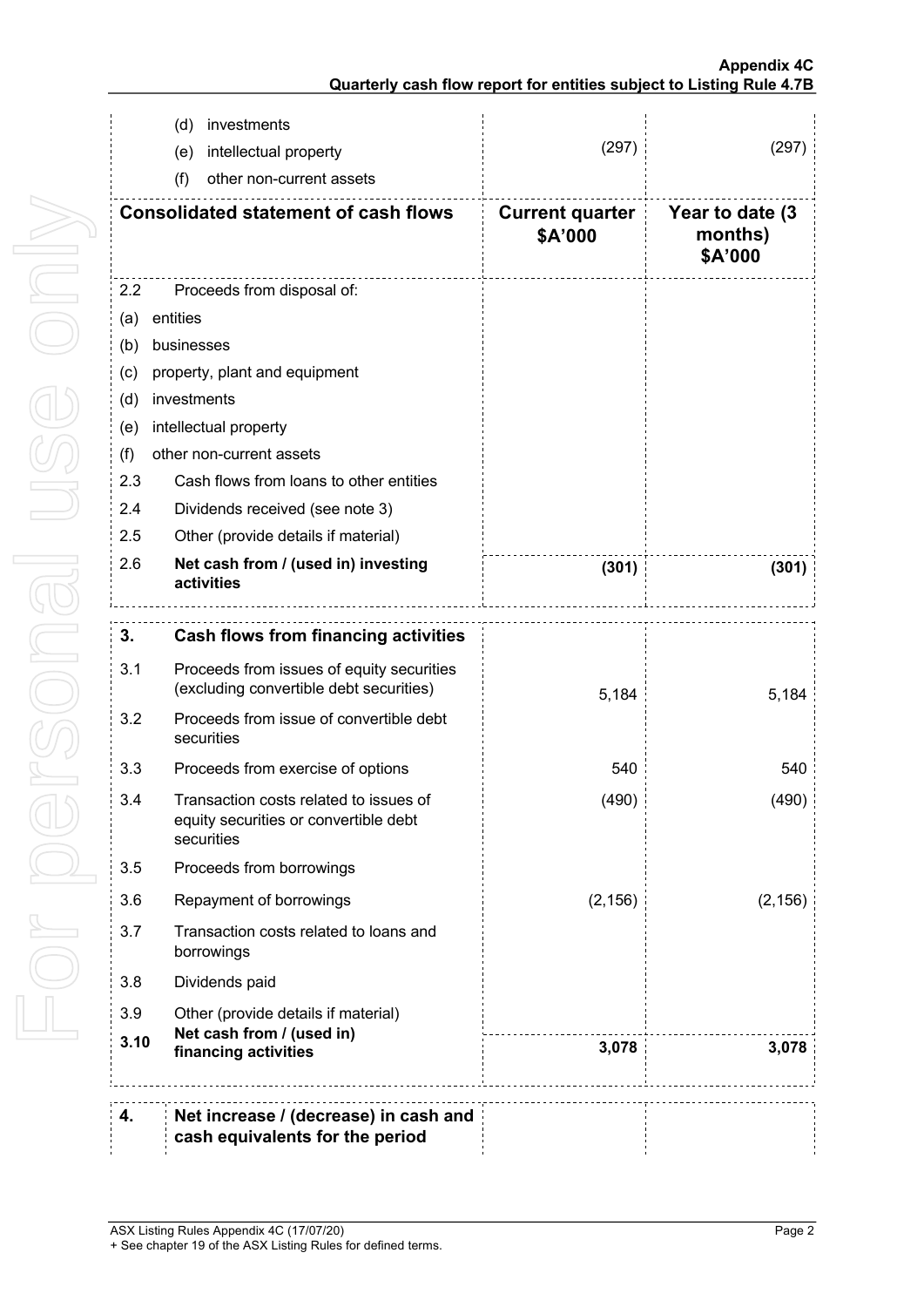| 4.1 | Cash and cash equivalents at beginning of                                                                                                                                                                     |                                   |                                        |
|-----|---------------------------------------------------------------------------------------------------------------------------------------------------------------------------------------------------------------|-----------------------------------|----------------------------------------|
|     | period<br>274<br>(1,078)                                                                                                                                                                                      |                                   | 274                                    |
| 4.2 | Net cash from / (used in) operating<br>activities (item 1.9 above)                                                                                                                                            | (1,078)                           |                                        |
| 4.3 | Net cash from / (used in) investing activities<br>(item 2.6 above)                                                                                                                                            | (301)                             | (301)                                  |
|     | <b>Consolidated statement of cash flows</b>                                                                                                                                                                   | <b>Current quarter</b><br>\$A'000 | Year to date (3)<br>months)<br>\$A'000 |
| 4.4 | Net cash from / (used in) financing activities<br>(item 3.10 above)                                                                                                                                           | 3,078                             |                                        |
| 4.5 | Effect of movement in exchange rates on:<br>cash held                                                                                                                                                         |                                   |                                        |
| 4.6 | Cash and cash equivalents at end of<br>1,973<br>period                                                                                                                                                        |                                   | 1,973                                  |
| 5.  | <b>Reconciliation of cash and cash</b><br>equivalents<br>at the end of the quarter (as shown in the<br>consolidated statement of cash flows) to the<br>related items in the accounts                          | <b>Current quarter</b><br>\$A'000 | <b>Previous quarter</b><br>\$A'000     |
| 5.1 | <b>Bank balances</b><br>1,973                                                                                                                                                                                 |                                   | 1,973                                  |
| 5.2 | Call deposits                                                                                                                                                                                                 |                                   |                                        |
| 5.3 | <b>Bank overdrafts</b>                                                                                                                                                                                        |                                   |                                        |
| 5.4 | Other (provide details)                                                                                                                                                                                       |                                   |                                        |
| 5.5 | Cash and cash equivalents at end of<br>1,973<br>quarter (should equal item 4.6 above)                                                                                                                         |                                   | 1,973                                  |
|     | Payments to related parties of the entity and their<br>associates                                                                                                                                             |                                   | <b>Current quarter</b><br>\$A'000      |
| 6.1 | Aggregate amount of payments to related parties and their<br>725<br>associates included in item 1                                                                                                             |                                   |                                        |
| 6.2 | Aggregate amount of payments to related parties and their<br>297<br>associates included in item 2                                                                                                             |                                   |                                        |
|     | iy amounts are shown in items 6.1 or 6.2, your quarterly activity report must include a d-------------------<br>ation for, such payments.<br>made to Appstablishment Pty Ltd (key stakeholder) and directors. |                                   |                                        |
| 7.  | <b>Financing facilities</b>                                                                                                                                                                                   | <b>Total facility</b>             | Amount drawn at                        |
|     | Note: the term "facility' includes all forms of financing<br>arrangements available to the entity.                                                                                                            | amount at quarter<br>end          | quarter end<br>\$A'000                 |
|     | Add notes as necessary for an understanding of the<br>sources of finance available to the entity.                                                                                                             | \$A'000                           |                                        |
|     | 1,000<br>Loan facilities                                                                                                                                                                                      |                                   | 0                                      |
|     | Credit standby arrangements                                                                                                                                                                                   |                                   |                                        |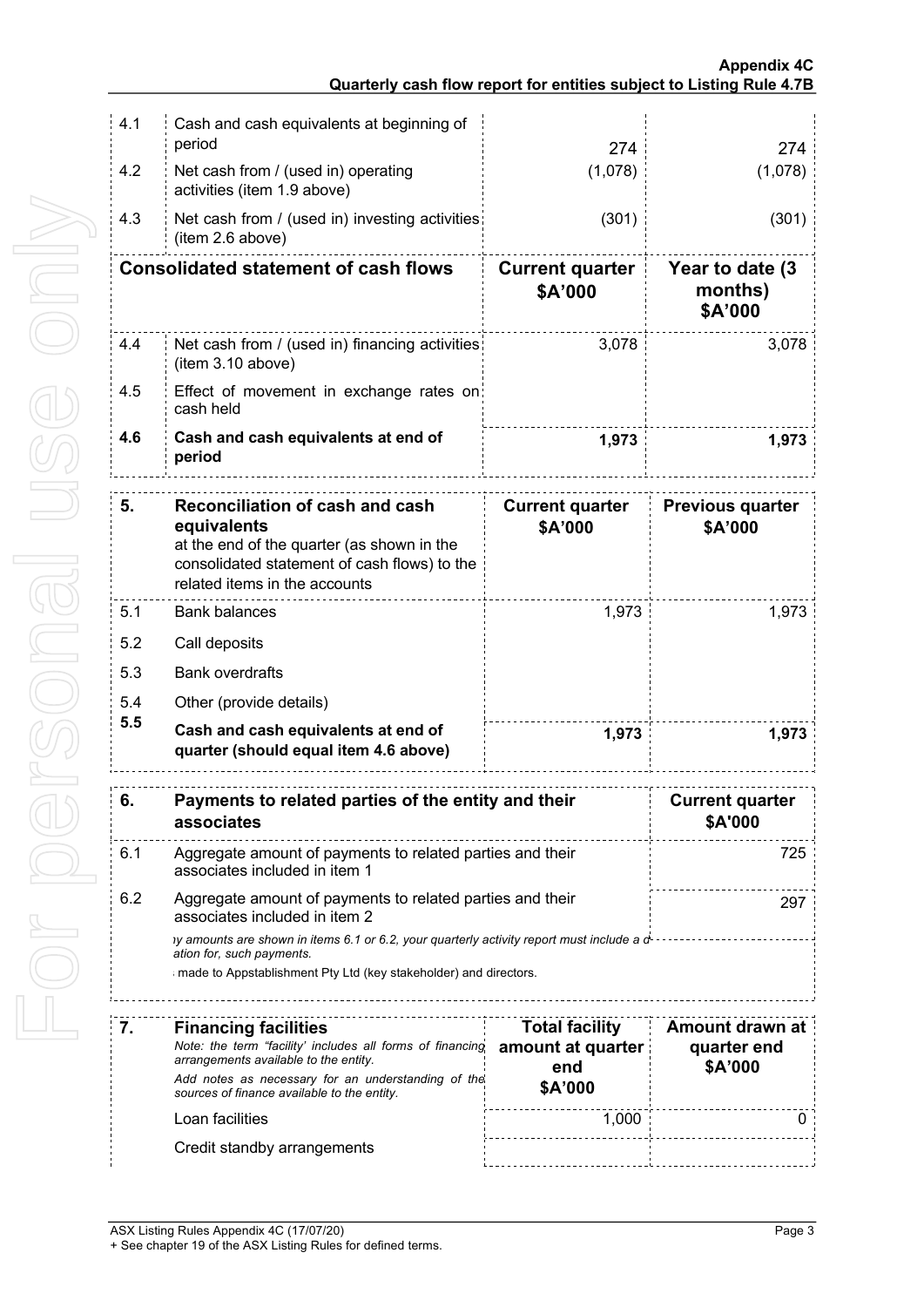#### **Appendix 4C Quarterly cash flow report for entities subject to Listing Rule 4.7B**

| 7.1        | Other (please specify)                                                                                                                                                                                                                                                   |                                                                                                                                                                                                                        |       |         |
|------------|--------------------------------------------------------------------------------------------------------------------------------------------------------------------------------------------------------------------------------------------------------------------------|------------------------------------------------------------------------------------------------------------------------------------------------------------------------------------------------------------------------|-------|---------|
| 7.2        | <b>Total financing facilities</b>                                                                                                                                                                                                                                        |                                                                                                                                                                                                                        | 1,000 | 0       |
| 7.3<br>7.4 | end                                                                                                                                                                                                                                                                      | Unused financing facilities available at qua                                                                                                                                                                           |       | 1,000   |
| 7.5<br>7.6 | Include in the box below a description of each<br>rate, maturity date and whether it is secured<br>facilities have been entered into or are prop<br>include a note providing details of those facilit<br>Appstablishment Pty Ltd - key stakeholder funding, no interest. |                                                                                                                                                                                                                        |       |         |
| 8.         |                                                                                                                                                                                                                                                                          | Estimated cash available for future operating activities                                                                                                                                                               |       | \$A'000 |
| 8.1        | Net cash from / (used in) operating activities (item 1.9)                                                                                                                                                                                                                |                                                                                                                                                                                                                        |       | (1078)  |
| 8.2        | Cash and cash equivalents at quarter end (item 4.6)                                                                                                                                                                                                                      |                                                                                                                                                                                                                        |       | 1,973   |
| 8.3        | Unused finance facilities available at quarter end (item 7.5)                                                                                                                                                                                                            |                                                                                                                                                                                                                        | 1,000 |         |
| 8.4        | Total available funding (item 8.2 + item 8.3)                                                                                                                                                                                                                            |                                                                                                                                                                                                                        | 2,973 |         |
| 8.5        | Estimated quarters of funding available (item 8.4 divided by<br>3<br>item 8.1)                                                                                                                                                                                           |                                                                                                                                                                                                                        |       |         |
|            | Note: if the entity has reported positive net operating cash flows in item 1.9, answer iter<br>figure for the estimated quarters of funding available must be included in item 8.5.                                                                                      |                                                                                                                                                                                                                        |       |         |
| 8.6        |                                                                                                                                                                                                                                                                          | If item 8.5 is less than 2 quarters, please provide answers to the following questions:                                                                                                                                |       |         |
|            | 8.6.1<br>Does the entity expect that it will continue to have the current level of net operating<br>cash flows for the time being and, if not, why not?                                                                                                                  |                                                                                                                                                                                                                        |       |         |
|            | Answer:                                                                                                                                                                                                                                                                  |                                                                                                                                                                                                                        |       |         |
|            | 8.6.2                                                                                                                                                                                                                                                                    | Has the entity taken any steps, or does it propose to take any steps, to raise further<br>cash to fund its operations and, if so, what are those steps and how likely does it<br>believe that they will be successful? |       |         |
|            | Answer:                                                                                                                                                                                                                                                                  |                                                                                                                                                                                                                        |       |         |
|            | 8.6.3                                                                                                                                                                                                                                                                    | Does the entity expect to be able to continue its operations and to meet its business<br>objectives and, if so, on what basis?                                                                                         |       |         |
|            | Answer:<br>Note: where item 8.5 is less than 2 quarters, all of questions 8.6.1, 8.6.2 and 8.6.3 above must be answered.                                                                                                                                                 |                                                                                                                                                                                                                        |       |         |
|            |                                                                                                                                                                                                                                                                          |                                                                                                                                                                                                                        |       |         |
|            |                                                                                                                                                                                                                                                                          |                                                                                                                                                                                                                        |       |         |

### **Compliance statement**

- 1 This statement has been prepared in accordance with accounting standards and policies which comply with Listing Rule 19.11A.
- 2 This statement gives a true and fair view of the matters disclosed.